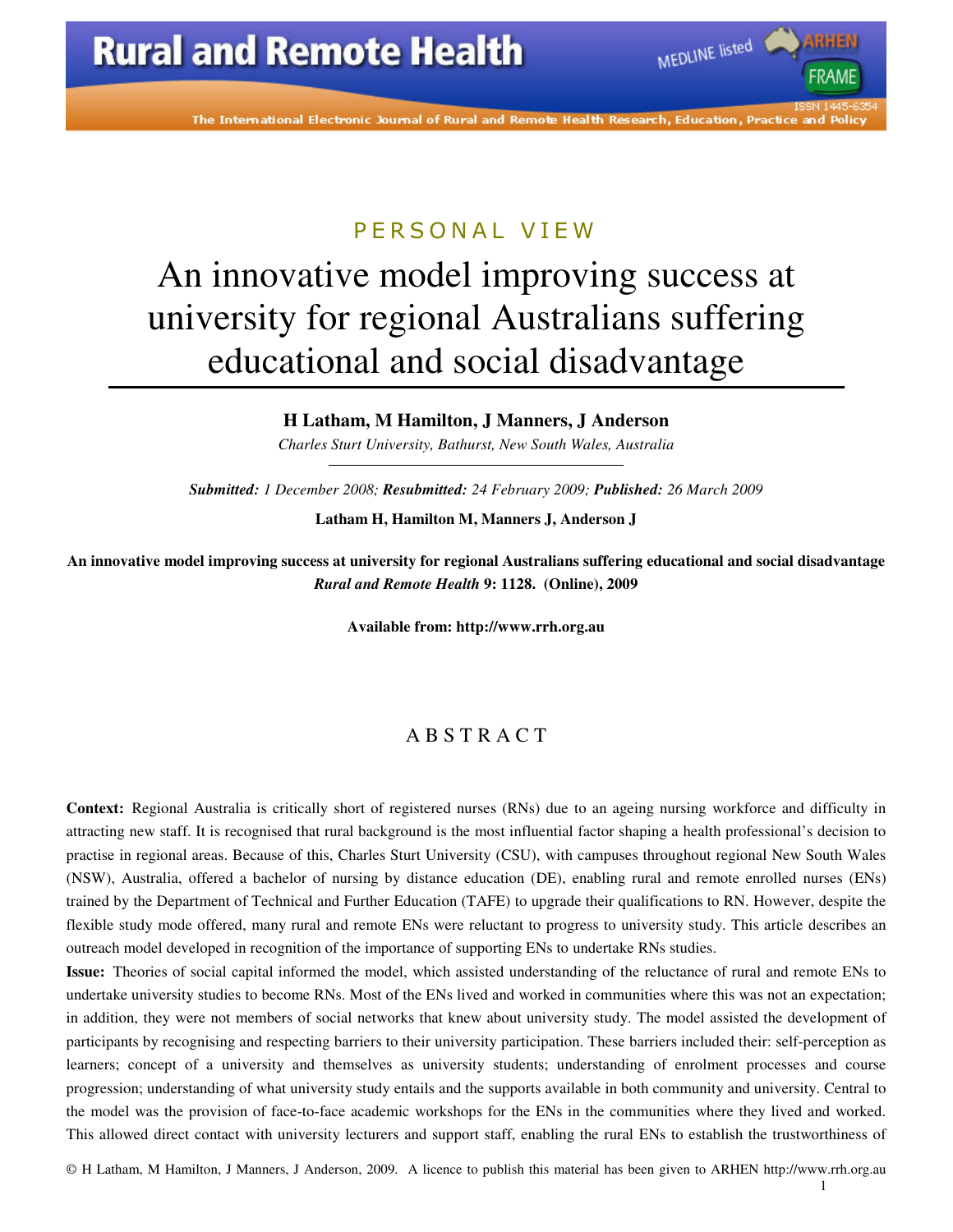The International Electronic Journal of Rural and Remote Health Research, Education Practice and Policy

'the messengers'. Once this was achieved they were able to build a personal connection with the university and potential support providers, and to develop their own support networks. The workshops occurred at least 6 months before an intake of bachelor of nursing by DE.

Lessons learned: Eight academic preparation workshops were conducted between 2003 and 2008 throughout rural and remote NSW with a total of 168 participants. Currently 89 participants (63%) have enrolled in the CSU Bachelor of Nursing course by DE. Successive workshops have built on knowledge acquired in this process. The model was supported by CSU and industry partnerships; since 2005 the academic preparation workshops have been supported by area health services' (AHSs) promotion, participation and funding. The workshops now form part of the AHSs' nursing recruitment strategy and have been endorsed by the Nursing and Midwifery Office, Aboriginal Nursing and Midwifery, NSW Health. The CSU believes the model has potential application beyond prospective nursing.

**Key words:** bachelor of nursing, distance education, rural workforce, social capital.

### Context

It is widely recognised that an ageing nursing workforce and difficulty in attracting new staff are major reasons for the critical shortage of registered nurses (RN) in regional areas of Australia1-4. The authors believe that regional universities are a critical element in developing a skilled nursing workforce sensitive to the needs of rural and remote communities. The regional Charles Sturt University (CSU) offers courses in campuses throughout diverse regions of New South Wales (NSW), Australia.

Due to a critical shortage of regional RNs, a bachelor of nursing by distance education (DE) was conceived of and designed at CSU. This enabled rural and remote enrolled nurses (ENs) with NSW Department of Technical and Further Education (TAFE) qualifications to upgrade their qualification to RN without having to leave families and communities to study. However, many rural and remote ENs faced significant barriers to participation in this course<sup>5,6</sup>.

### **Issue**

The authors recognised that prospective nursing students from rural and isolated areas were non-traditional learners<sup>5,7</sup> and that flexibility in the mode of study was not sufficient to address their unique needs. Experience suggested that the barriers such students face affect not only their transition to and success in further studies, but also their access to higher education. This is significant when rural background has been established as the most influential factor in shaping health professionals' decision to practise in regional areas<sup>8,9</sup>.

Among ENs studying the bachelor of nursing by DE, many are mature age and have not studied for many years, are first generation university students, may not have completed secondary school education, have no idea of what university study entails and are poorly prepared for university study. They hold the view that university is only for elite students, and are in awe of the people and processes they will encounter<sup>5,6</sup>. Overcoming the barriers these individuals face is important for regional communities that need the skilled, professional workforce of their metropolitan counterparts.

### Lessons learned

The outreach model developed recognised the barriers to commencing RN studies faced by rural and remote ENs, and importance of supporting them within their regional communities. The model that included a consecutive twoday Academic Preparation Workshop reflected the research relating to rural issues and the learning needs of this group. The pilot workshop was held in Dubbo in 2003, followed by workshops in Orange (2004), Broken Hill (2005), Lightning

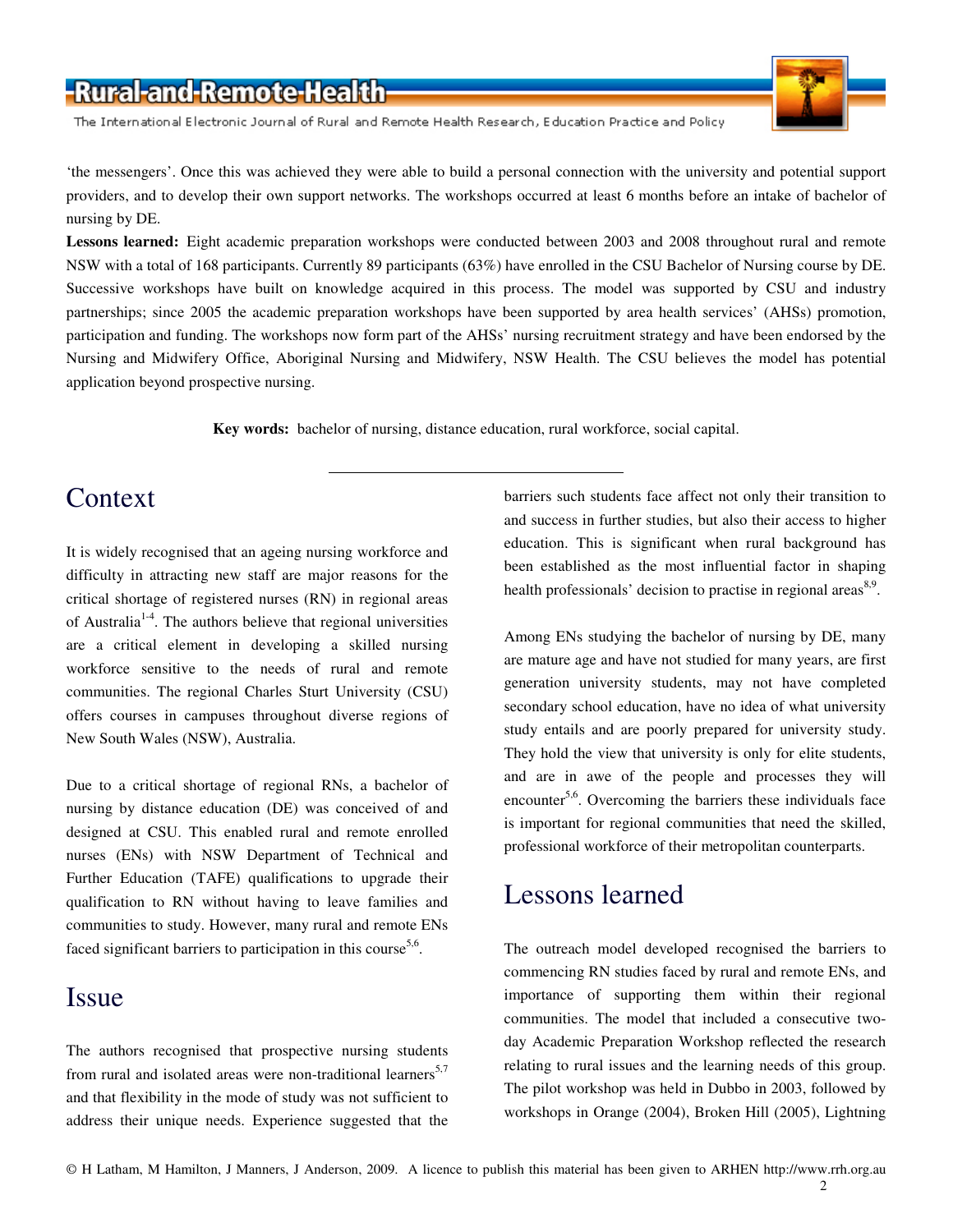The International Electronic Journal of Rural and Remote Health Research, Education Practice and Policy

Ridge (2005), Dubbo (2007), and Wagga Wagga (2006, 2007, 2008), making eight Academic Preparation Workshops held throughout rural and remote NSW with a total of 168 participants.

The theoretical vehicles of social capital and transformative learning informed the development of this model and the manner in which the specific needs of the students were addressed. Theories of social capital $10,11$  provided an understanding of the informal rules that shape behaviour and potentially provide greater access to information, support and opportunities. Social capital theories not only informed the understanding of how potential support in rural communities can be activated, but it also underpinned an understanding of why students had not successfully negotiated support for themselves. In particular, Bourdieu's notions of 'habitus' provided the means to understand the reluctance of these new students to seeing themselves as suitable for university studies because most lived and worked in a setting where this was not an expectation. Further, they were not members of social networks that knew about universities and their role as a collective resource.

A transformative learning pedagogy<sup>12</sup> was adopted to support participants through this change process. Central to this approach is the individual becoming aware of their 'meaning schemes' (beliefs, attitudes and emotional responses to situations) and being given trustworthy new knowledge and encouragement. This enabled participants to rationally transform their perspectives and understandings and subsequently make conscious decisions and develop strategies based on this new understanding. This transformative framework underpinned the processes of the model.

The work of Yarrow, Herschell & Millwater<sup>13</sup> influenced the decision to provide a face-to-face outreach model. This was because their research indicated that rural communities have strong verbal communication practices, and the validity of a message is established more by knowledge of and personal connection to the messenger than by the content of the message. We believed, therefore, that a lack of personal connection for learners from such communities created a 'disconnection'. This was increased by limited 'knowledge capital' in rural and isolated communities, the perception of universities as foreign places suited to a different social class, and limited activation of potential social capital to support these participants.

Through information, practical understanding and personal connection, knowledge was built of what was involved in undertaking the Bachelor of Nursing studies. In this way the ENs developed a perception of themselves as university students, and also came to understand that academic success is not just an individual endeavour, but is enabled by support during their studies. The academic preparation workshop was held least 6 months prior to a bachelor of nursing by DE intake. This allowed each participant time to build personal capabilities and networks of support, based on their new perception of university study. Four presenters were used in the pilot model but by streamlining this to two presenters (a nursing academic and a learning and teaching adviser) the sustainability of the workshops has increased.

The program included the following elements $14$ :

- an introduction to CSU and the bachelor of nursing course: course progression, residential schools, clinical placements, costs and scholarships
- the CSU application process
- a panel of current students and graduates
- expectations of university studies
- learning in an online environment
- assessment of personal preparedness for tertiary study
- an overview of TAFE, area health services (AHS) and CSU preparation programs and support people
- understanding yourself as a learner
- staying motivated and in control of your studies
- planning for tertiary study.

Understanding enrolment processes and course progression is challenging for prospective students. The nursing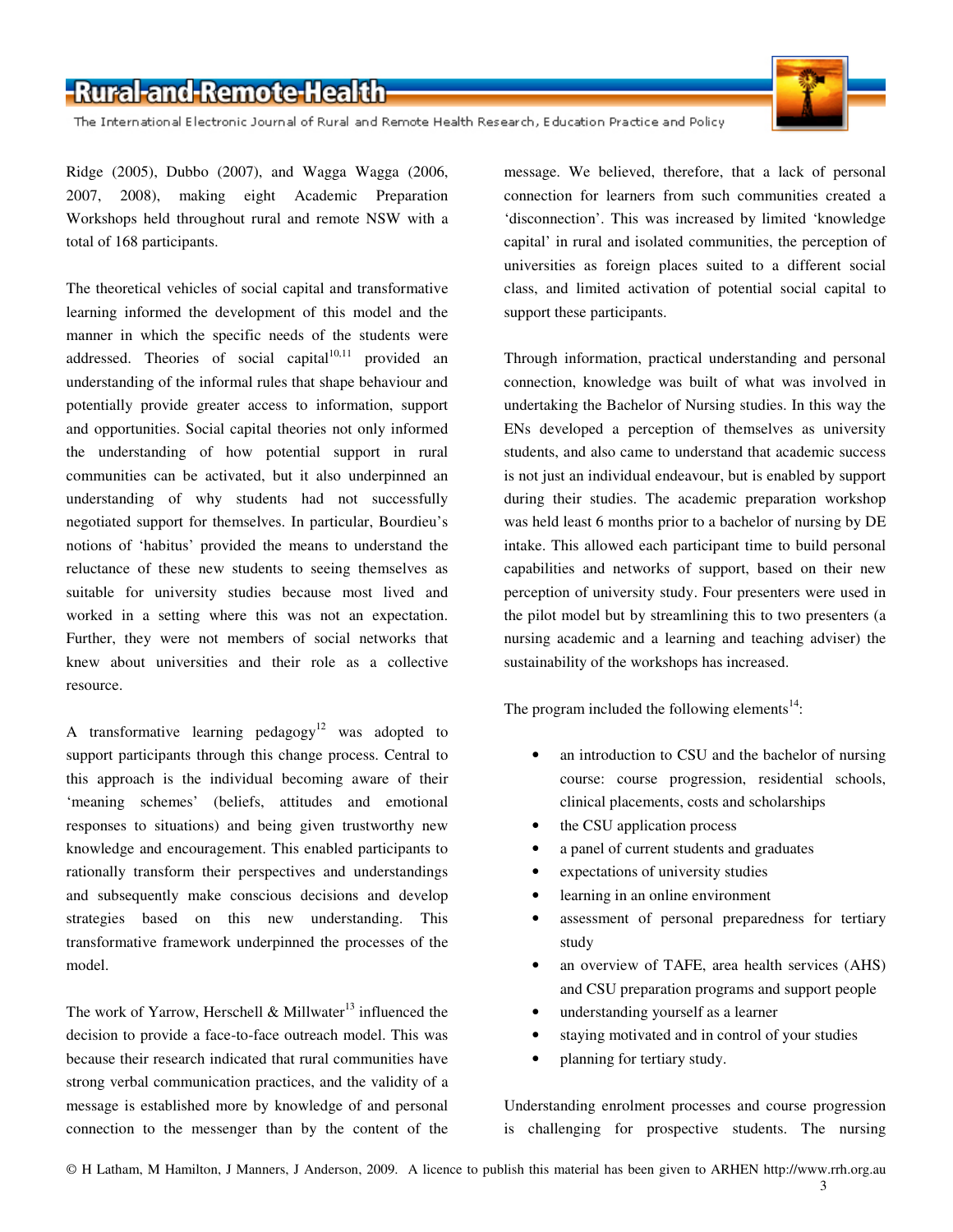The International Electronic Journal of Rural and Remote Health Research, Education Practice and Policy

academic was able to provide an overview of the course, explain requirements for attendance at residential schools and clinical placements, and to talk participants through the application process. The opportunity to do this face-to-face and to share personal experience of teaching DE students built a personal connection between participants and university staff.

Staff from the university, AHSs and TAFE outlined what university study entails, and the supports available to students in their own communities and the university. Wherever possible staff who would be delivering the service were included. Participants frequently commented that confidence in these supports was a critical factor in their decision to enrol. The inclusion in the workshop of a nurse educator employed by the AHS created an important bridge between participants and the university after the workshop. This educator could provide additional support and advice to participants prior to and during enrolment, and the course lecturer was able to address issues as they arose.

The 'hands on' session 'learning in an online environment' was valuable for many participants who were already familiar with email and general web searching but felt anxious about using online learning tools such as forums and navigating the university website. The inclusion of a panel of current students and graduates to talk about their experiences and successes inspired and encouraged participants; this valuable session prompted many participants' question. The closer the background of panel members to the participants' (eg in terms of family, children, work, shift work, newness to study), the greater the degree of rapport and meaningfulness of the session.

Participants were given an opportunity to stop, reflect and share their thoughts, plans and concerns at three key points in the workshop. To do this in an open and non-threatening manner, use was made of a 'learning tree' at the beginning and end of the workshop. The 'learning tree' consists of a diagram of people at different positions on a tree that depicts a variety of emotions. Participants identified the person on the tree who best represented how they were feeling about

commencing university (the 'learning tree' also provided an opportunity to gather qualitative pre- and post-workshop data).

The third key point occurred after the provision of information on the initial day when many students felt overwhelmed and isolated. An activity that used a series of black and white photographs allowed participants to share their feelings, and it quickly became apparent that they were not alone in their fears, concerns and questions. Reducing the sense of isolation was particularly important because some participants were moving outside the expected norms of their family and social group, and would need to develop a separate identity. One participant commented:

*I could see that if I started the course there would be a fantastic network of support from* [other participants] *who were like me … studying and working and we would be there together. Learning would not be competitive.* 

The strongest theme to emerge from the workshop evaluations was that individuals felt *I can do this*. While almost all participants reported they had perceived university as a 'foreign' place, and that they doubted their ability to study at a university level, the workshop was seen to build their motivation and incentive to strive towards a new goal. Participants commented that: they were 'encouraged' by the recognition that 'they had some of the skills they needed'; there were established pathways to build around their identified skill deficits; other university students were 'like them'; and the university learning environment would be 'supportive'. Participants' comments indicated that the new information on skill and resource requirements, preenrolment courses and scholarship applications evoked conscious planning and, more importantly, the enactment of these plans.

The timing of the workshops also gave participants the opportunity to prepare for study by applying for scholarships and enrolling in 'study link' (pre-enrolment) subjects offered

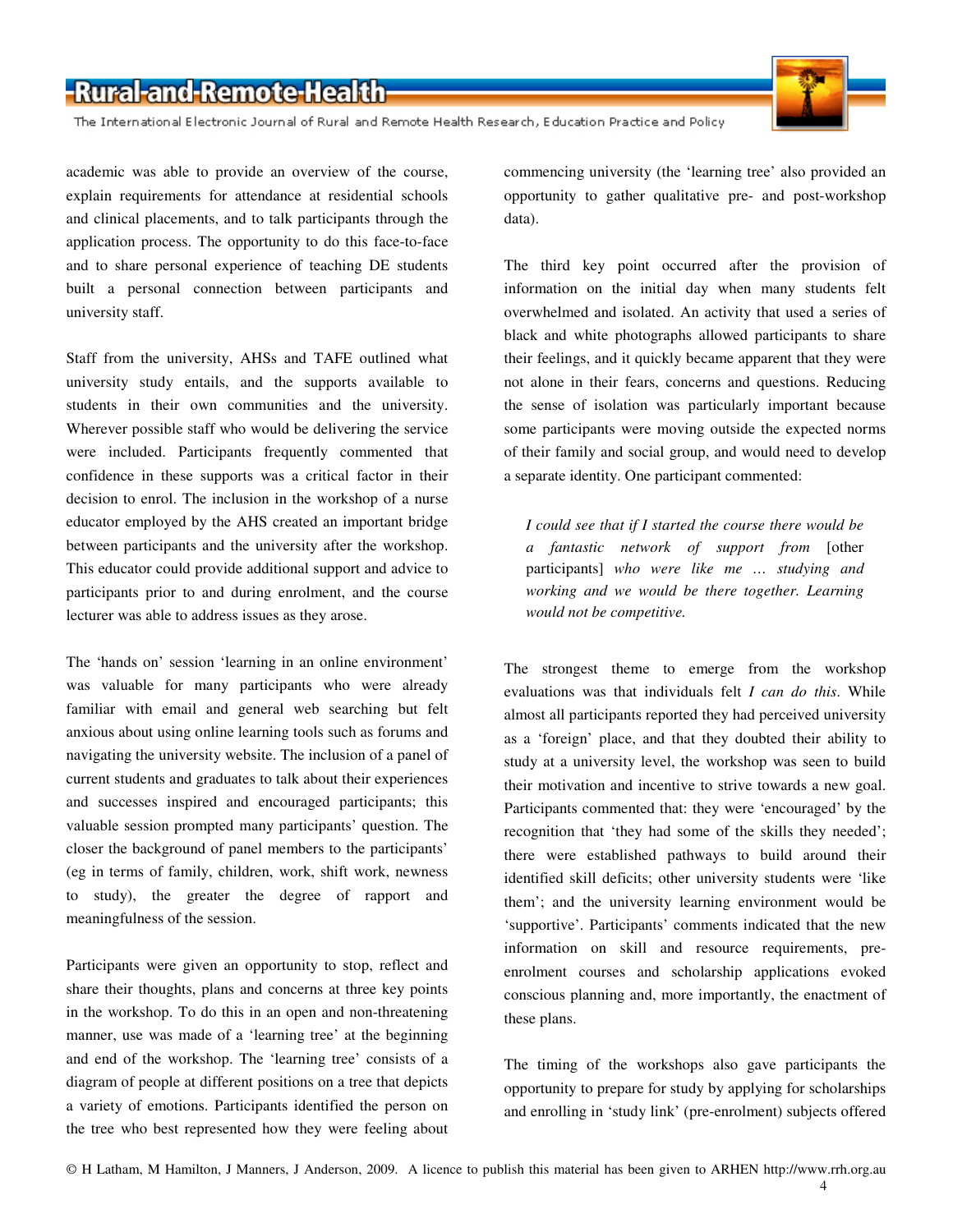The International Electronic Journal of Rural and Remote Health Research, Education Practice and Policy

by the university. They also had time to access local support to assist them with their study and to set up their study environment at home, which included having discussions with their family and in the workplace.

### *Outcomes*

Students left the workshop with:

- an understanding of the course requirements
- knowledge of how to complete the application form
- knowledge about how to find and apply for available scholarships
- the opportunity to have met and interacted with university staff and other prospective students
- an assessment of their current and future needs
- an awareness of support available to them prior to and during their studies
- a personal plan to prepare them for their studies
- a certificate of attendance.

The certificate of workshop attendance, in conjunction with other essential prerequisites, enabled them to be ranked in the highest category for a course offer.

The pre-post survey (conducted immediately before and after the workshops) identified a significant increase in confidence to commence university studies and knowledge of the skills and resources necessary for those studies. This newfound knowledge and confidence resulted in a number enrolments from each workshop in the CSU Bachelor of Nursing by DE (63% in total). Enrolment patterns reflected participants' informed decision-making. Some started with a single subject to allow adjustment to university studies; others delayed their enrolment to better prepare for study; while others undertook normal course progression.

A number of Indigenous students participated in the workshops. One male Indigenous participant decided against tertiary study at present, but shared his decision at the end of the workshop to take on the role of encouraging younger

Indigenous community members to consider tertiary study. This was a valuable outcome.

At the time of the first Academic Preparation Workshop, CSU School of Nursing and Midwifery entered into partnership with an AHS in northern Victoria and southern NSW to offer the bachelor of nursing by DE to AHS enrolled division 2 nurses. The partnership included the offer by CSU of residential schools in the local area, and an AHSemployed nurse educator to provide local support for participants. Following on this success was a third partnership with an AHS in western NSW. The initial workshops were funded by CSU, but since 2005 the AHS have funded the workshops, providing a financially sustainable model.

In addition to financial support, AHS and TAFE staff members have actively promoted and participated in the workshops. Key health and university managers have been approached to open and close the workshop as a visible demonstration of organisational support. The nurse educator has had a key role in promoting the workshops to enrolled division 2 nurses within the AHS and has actively participated in the delivery of the workshop. Participants have reported more support and encouragement from their workplace peers as the number of ENs studying grows. The Academic Preparation Workshop is now a component of the AHSs' nursing recruitment strategy to target local people likely to work in rural and remote areas. Recognition has also come at state level. The Manager, Aboriginal Nursing Division, NSW Department of Health, opened the Lightning Ridge Workshop in recognition of the workshop's potential contribution to increased access and success for rural, remote and Indigenous students in the bachelor of nursing DE.

The further west we have travelled to more isolated areas, the more flexibility has been needed. When participants' travel times increase, distance becomes a bigger issue. The program needs to be restructured to accommodate remote groups according to the resources available. Participants outside the target group have attended the workshop, for example a paramedic considering a career change and a high

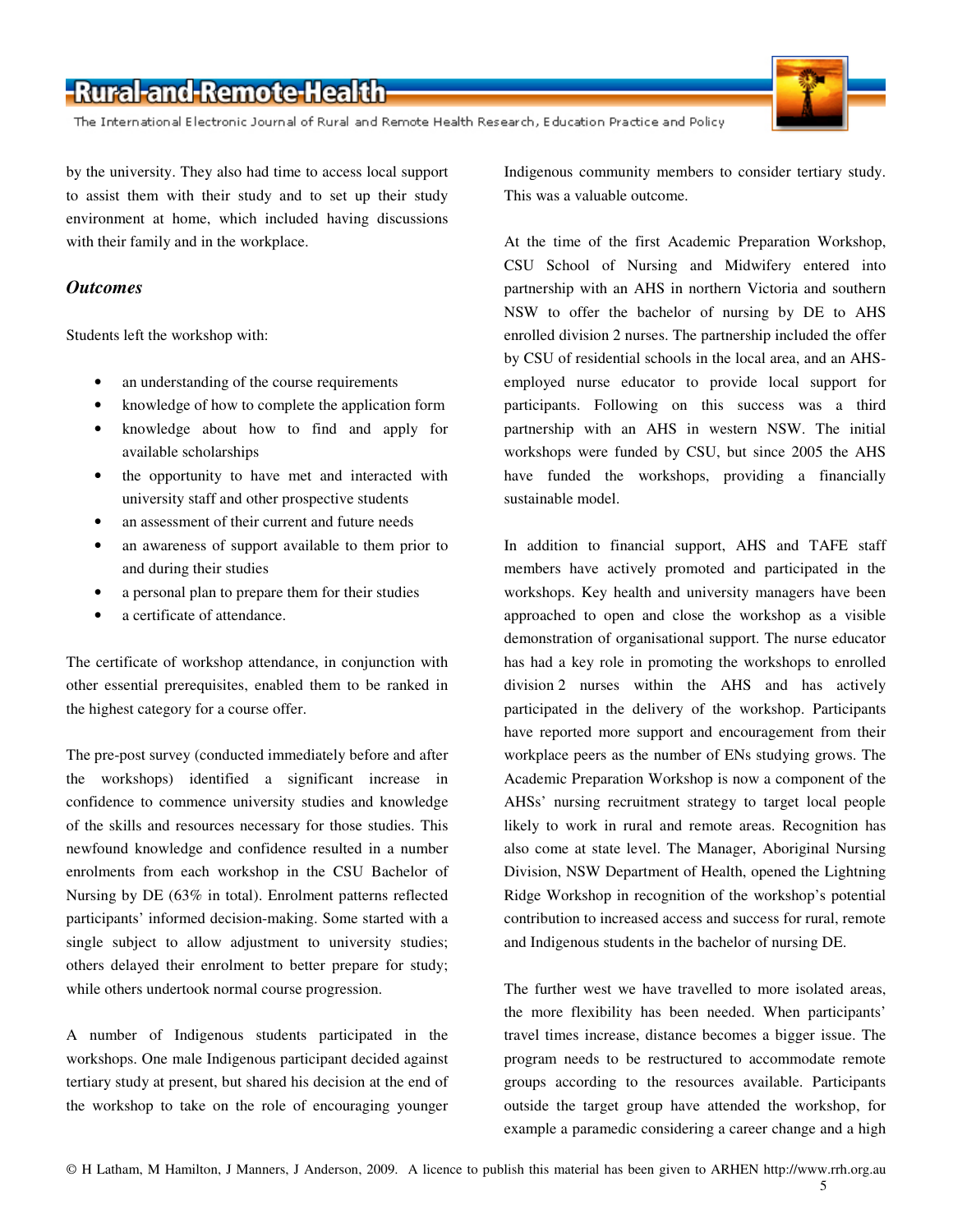The International Electronic Journal of Rural and Remote Health Research, Education Practice and Policy

school graduate considering university nursing study. Both state they have benefited. We believe flexibility is a major strength of the program.

### *Nursing and beyond*

We believe the model has potential application beyond prospective nursing students, to prospective rural and remote students in other disciplines. The success of working in partnership with government and community organisations is essential to addressing workforce requirements and improving the health and wellbeing of potential students in rural communities. Current further evaluation of the model will assess its success and provide suggestions for improvement and wider application.

### Acknowledgements

The authors acknowledge the contribution made by the industry partners, particularly the nurse educators who carried out targeted recruitment, assisted in running the workshops, and continued to support participants as they enrolled in the course and during their studies. Also acknowledged is the contribution of current and graduate nursing students who were prepared to share their stories. Finally, the initial funding support by the ARC Linkage project under the direction of Professor Heather Gibb is acknowledged.

### References

1. Saltmarsh D, North S, Koop T. Student expectations of nursing education: a background paper prepared for the National Review of Nursing Education. In: Commonwealth of Australia. *National Review of Nursing Education 2002, Nurse Education and Training*. Canberra, ACT: Commonwealth of Australia, 2002.

2. Shah C, Burke G, Australian Department of Health and Ageing, Australian Department of Education Science and Training. *National review of nursing education 2002: the nursing workforce*. Canberr, ACT: Department of Education, Science and Training, 2002.

3. Kenny A, Duckett S. Educating for rural nursing practice. *Journal of Advanced Nursing* 2003; **44(6):** 613-622.

4. Hegney D, McCarthy A, Rogers-Clark C, Gorman D. Retaining rural and remote area nurses: the Queensland, Australia experience. *JONA: The Journal of Nursing Administration*. 2002; **32(3):** 128.

5. Gibb H, Hamilton M, Latham H, Manners J, McKinney S. *Academic preparation workshop: A strategy for preparing culturally isolated, rural Enrolled Nurses for distance education in the tertiary sector research report*. Bathurst, NSW: Charles Sturt University, 2003.

6. Gibb H, Anderson J, Forsyth K. Developing support for remote nursing education through workplace culture that values learning. *Australian Journal of Rural Health*2004; **12(5):** 201-205.

7. Gibb H, Hamilton M, Haley C. *Access to resources for on-line learning at CSU - the particular case of rural and remote distance education nursing students research report*. Bathurst, NSW: Charles Sturt University, 2004.

8. Playford D, Larson A, Wheatland B. Going country: rural student placement factors associated with future rural employment in nursing and allied health. *Australian Journal of Rural Health* 2006; **14(1):** 14-19.

9. Bushy A, Leipert B. Factors that influence students in choosing rural nursing practice: a pilot study. *Rural and Remote Health* **5:** 387. (Online) 2005. Available: www.rrh.org.au (Accessed 13 March 2009).

10. Bourdieu P. *Distinction: A social critique of the judgement of taste*. London: Routledge & Kegan Paul, 1979.